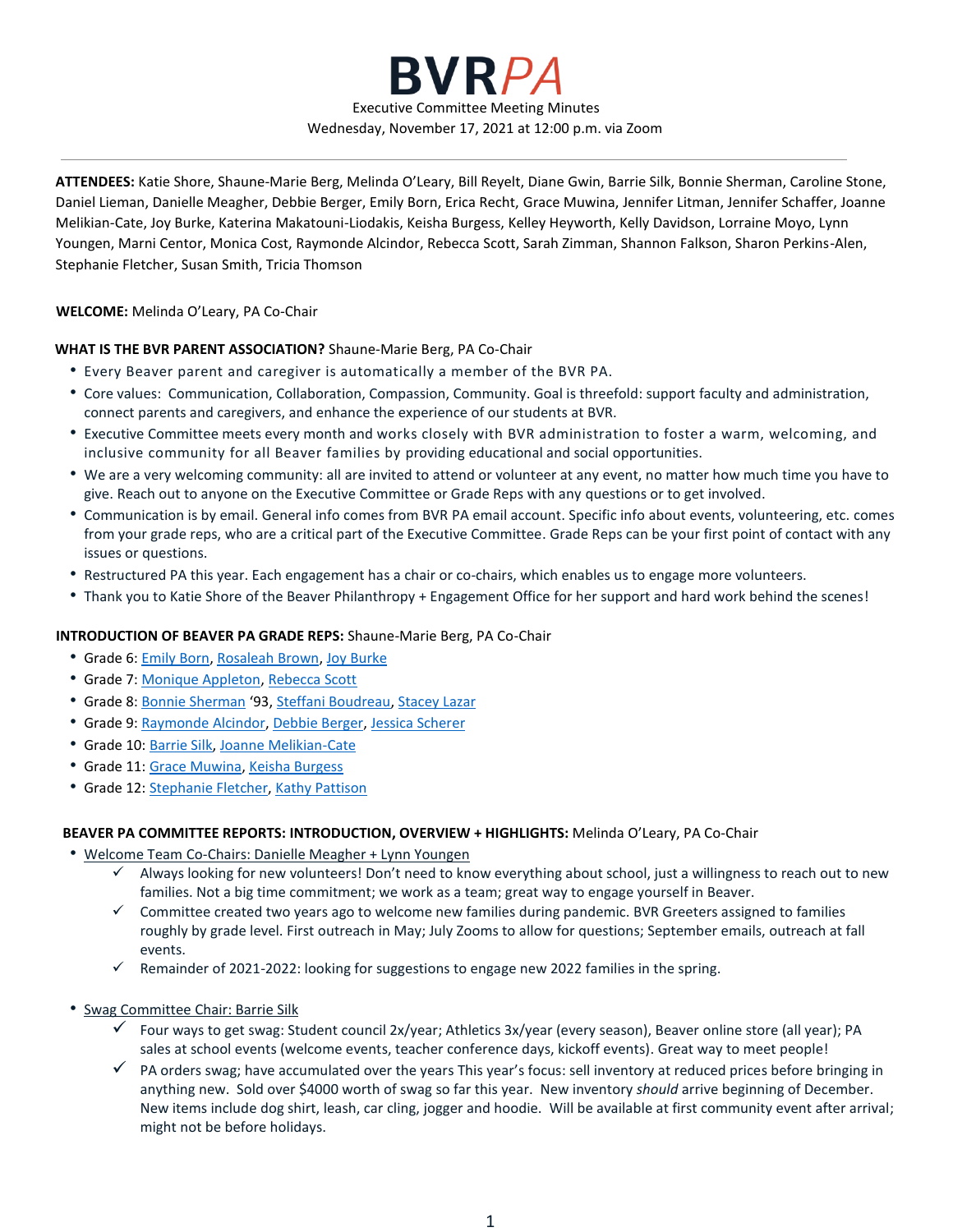- BVR*lit* Committee Chair: Shannon Falkson
	- $\checkmark$  First event was Nov. 9<sup>th</sup>, The Vanishing Half by Brit Bennett. Small but great group of attendees. On campus, really nice to connect with new people.
	- $\checkmark$  Next event early March, date TBD. Book will be from the US curriculum and event will be led by BVR faculty.
	- $\checkmark$  Committee may do additional book discussion during the year. Stay tuned!
- Teacher Appreciation Committee Co-Chairs: Tricia Thomson + Jean Dies
	- $\checkmark$  So far this year: two successful potlucks, one each during MS and US fall conferences for all faculty. Thanks to everyone who volunteered and helped support this! Signups filled within 24 hrs.! Table was always packed in faculty room and appreciated by everyone.
	- $\checkmark$  Surveyed faculty and staff re: what they valued in prior years; great contribution of new ideas moving forward. Plan to create online Kudos board over December break (similar to the one from Thanksgiving 2020).
	- Next committee meeting in December to finalize plans and brainstorm for the rest of the year. Exciting to develop new ways to show appreciation for faculty and staff!
- PIN Committee Co-Chairs: Danielle Meagher + Suzy Enyeart
	- $\checkmark$  PIN stands for Parents' Independent Schools Network. Almost 40 independent schools, all grades. Meeting dates are announced through grade reps or BVR PA email. Communication also thru Facebook page: meetings <https://www.facebook.com/groups/358986971322391>
	- $\checkmark$  Goal is to educate parent communities, network, and share best practices of parent groups. PIN encourages student community service and awards student grants annually for community service expenses.
	- $\checkmark$  All meetings by Zoom this year. Future dates:
		- January 12<sup>th</sup> at 12:00 pm: Annual meeting and head of school panel. Topic is "Reestablishing and Maintaining School Culture since Covid".
		- February 16: Stanford mental health department how to support kids' mental health.
		- March 3: Harlan Cohen, college life expert and author of "The Naked Roommate".
		- May 12: Student Community Service Awards
- Events Committee Chair: Monica Cost
	- Three events, so far this year. Volunteers have been amazing! Great participation and a great way to get involved. Contact Monica at [monicagcost@gmail.com](mailto:monicagcost@gmail.com) for more information.
	- Next PA event December 7 th , 6:30 8:00 p.m. (*Snow date: December 14*). Speaker event *on campus* featurin[g Dr.](https://www.drcharmainjackman.com/)  [Charmain Jackman,](https://www.drcharmainjackman.com/) founder of InnoPsych, Inc. PA partner event with the Beaver Counseling and Health Services team. Email invitation sent Nov. 18<sup>th</sup> to entire school community.

**EVENT DEBRIEF**: Melinda O'Leary, PA Co-Chair, and Katie Shore, Beaver Philanthropy + Engagement

- US Parent/Caregiver Fall Reception Feedback and Comments
	- All four grades in same room; amazing to have everyone together; easier for parents with kids in multiple grades, nametags really helpful. Great to meet other parents in person and make connections through sports, welcome team.
	- $\checkmark$  Indoor/Outdoor aspect of Design Level was great. Weather cooperated! Food was amazing, parents loved the swag table. Swag committee grateful to MS parents who volunteered to help out.
- BVR*lit* Feedback and Comments
	- $\checkmark$  Great questions, intimate and interesting discussion on race relations, colorism, family conflict, 'passing'.
	- $\checkmark$  Suggestion for next event: follow up could include a forum (possibly online) to continue the conversation. Wished there was such a forum for all community members to continue conversation and even friendly debate. Sometimes when in person, people hesitant to voice opinions. For example, one parent wanted to share information on a Netflix movie called "Passing". Really impressed with this group; still thinking about what we talked about, what book meant to each of us. Encourage everyone to come to the next event! For discussion prompts, click here.
	- $\checkmark$  In addition to affinity groups, consider an inclusivity group bring together all groups to discuss similar topics. Please share similar suggestions with [Joe Christy](mailto:jchristy@bcdschool.org) (MS Dir. of Engagement and Inclusion)[, Jimmy Manyuru](mailto:jmanyuru@bcdschool.org) (US Dir. of Student Life and Equity) or *Elisha Cho (US Asst. Dir. of Student Life and Equity) who spearhead these events on campus.*